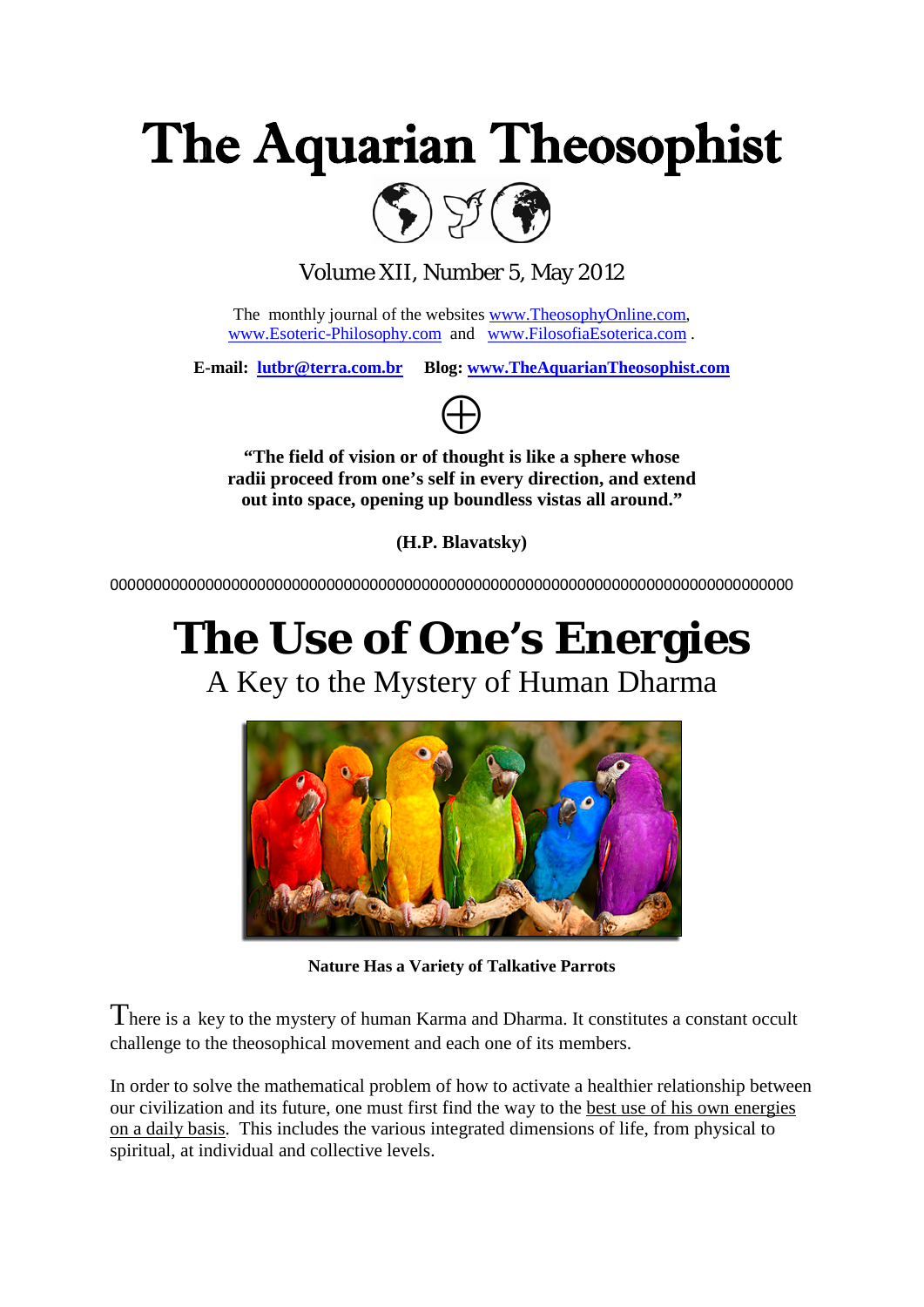The art of using one's own energies is directly linked to the third object of the modern theosophical movement, which is "to investigate the unexplained laws of nature and the psychical powers latent in man". This art is also inseparable from the other two objects of the movement. We need to live something of the first object ( universal Brotherhood) and obtain a degree of progress as to the second object (universal Knowledge) , in order to make any real progress with regard to the third object and develop our powers of thinking, acting, feeling and perceiving in a correct way.

The opposite is correct, too: it is necessary to develop the latent power of right thought and right understanding in order to attain the limitless knowledge which leads us to the practice of universal brotherhood. The three objects are closely interdependent.

To help humanity is the best way to help oneself along the spiritual path. The task ahead is not so much to worry about external obstacles faced by mankind, although one must keep a vigilant eye on them. The task is to permanently build, rebuild, preserve, and expand a worldwide nucleus of people who have this wider view of life.

#### **The Proof of Real Learning**

Ethics is the art and the intention of sowing good karma. There is no philosophy without ethics, for "love for wisdom" is more than words. The real theosophical movement is not an inch larger than its ethics. It is as strong as the presence in it of a sense of impersonal and impartial justice.

The ethical purpose of acting correctly towards all beings is the only proof or evidence that a student may indeed know something about theosophy in his heart.

Memorizing theosophical literature is no good, in the absence of goodwill. One may be able to recite "The Voice of the Silence", "Light on the Path" and "The Key to Theosophy" by heart with unfailing exactitude, and all one would deserve - if there is no Ethics -, is perhaps a gold medal for his parrot's skills.

The very same illusion about words that deceives theosophical parrots makes them especially proud of their abilities, and no one is necessarily above such a danger. One should always practice self-observation, lest one becomes a parrot and doesn't know about it.

The actual life one can find today in the United Lodge of Theosophists, the Pasadena Theosophical Society, Adyar Theosophical Society, Point Loma Societies and other associations is due to the existence in them and in their students of an impersonal Ethics. The relative lack of vitality one may see in any theosophical circle is the result of limitations in Ethics and Altruism. There is also a mayavic vitality, which is short-term: besides being unable to last, it produces self-destructive results. The movement needs the deeper sort of life, the one that is enduring and which emerges from a clear understanding of the original teachings. This "occult" vitality expresses a long term purpose, and it is at present quietly expanding as more people awaken from the old 20th century atmosphere and state of mind.

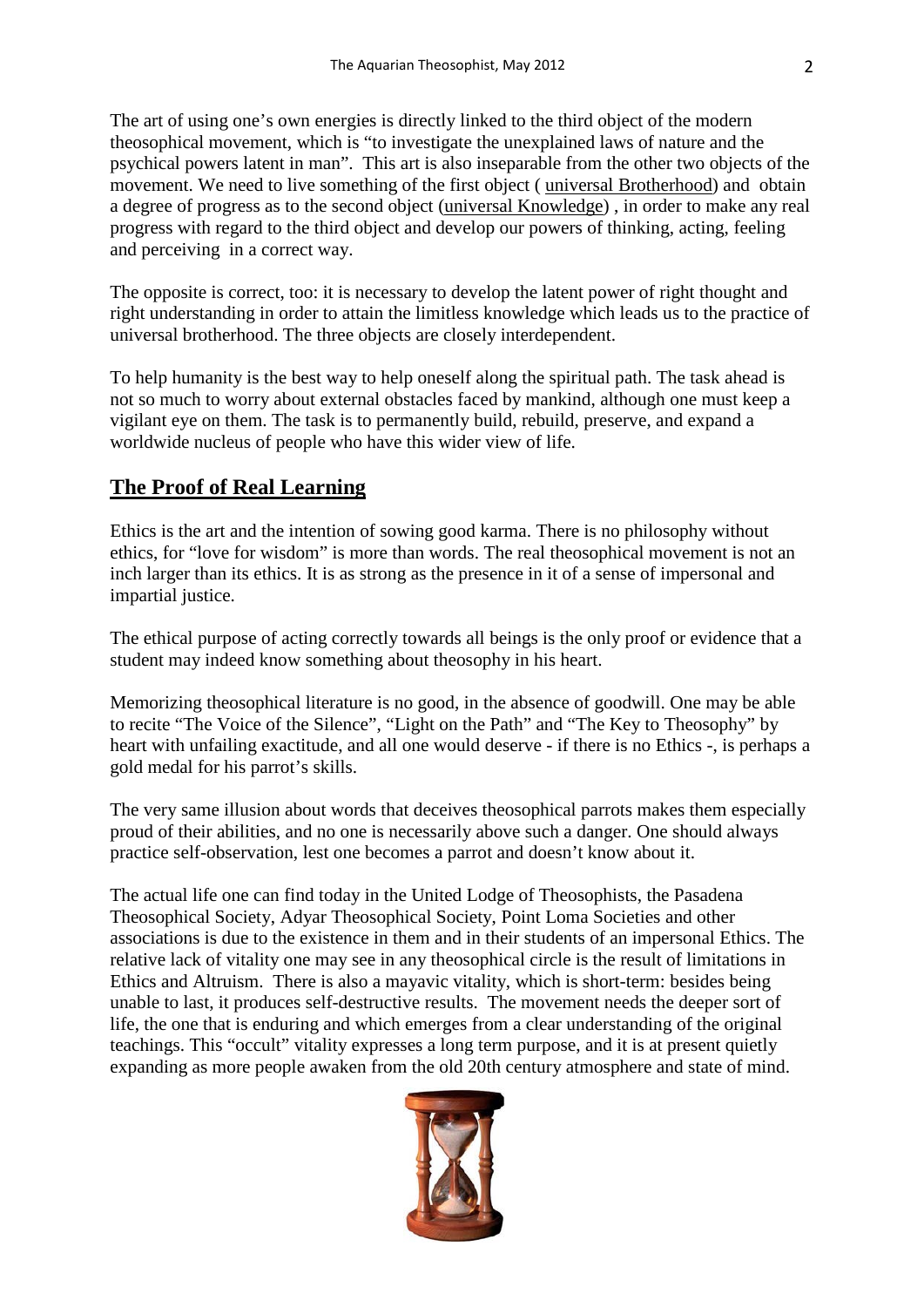# **The Center of Pascal's Sphere**

How Individual Responsibility Can Cause a Healing Chain Reaction



**"…The primordial form of everything manifested, from atom to globe, from man to angel, is spheroidal, the sphere having been with all nations the emblem of eternity and infinity (….). It is the symbolical circle of Pascal and the Kabalists, 'whose centre is everywhere and circumference nowhere' (…)."**

#### **(Helena P. Blavatsky)**

In all time and space, fellow truth-seekers need a shared understanding of a common task to be accomplished. Such a purpose must be wide enough and universal enough to respect outer differences and individualities, while being also clear, and challenging, and stimulating.

It is no use to complain about present times. It is a loss of time to ascribe the limitations and failings of one's theosophical efforts to the decay of this civilization or to the presence of materialism in the minds of "common citizens".

The correct point of view is the other way around: it is our responsibility, as citizens of goodwill, if the world is as it is. Present humanity is subconsciously waiting for the healing chain reaction of buddhi-manasic activation. In fact, such a karmic chain reaction was started in 1875, and it has been taking place since then. What human beings are "waiting" for is but the moment when its due acceleration reaches enough critical momentum to help them awaken. It might take five months, say, or five centuries, from any point in time. This should be of no concern, for theosophists don't work mainly for short term results, and don't worry too much for them. It is up to the theosophists and citizens of goodwill to locate the point that changes it all, the center of the wheel of life -, and then to patiently act upon it, from it and around it, leaving aside the peripheral elements of planetary karma.

Since 1875, the general way to do this is to work for the universal goal of awakening oneself while awakening mankind, and of awakening mankind while awakening oneself, to the responsible freedom of a buddhi-manasic, universal-mind life.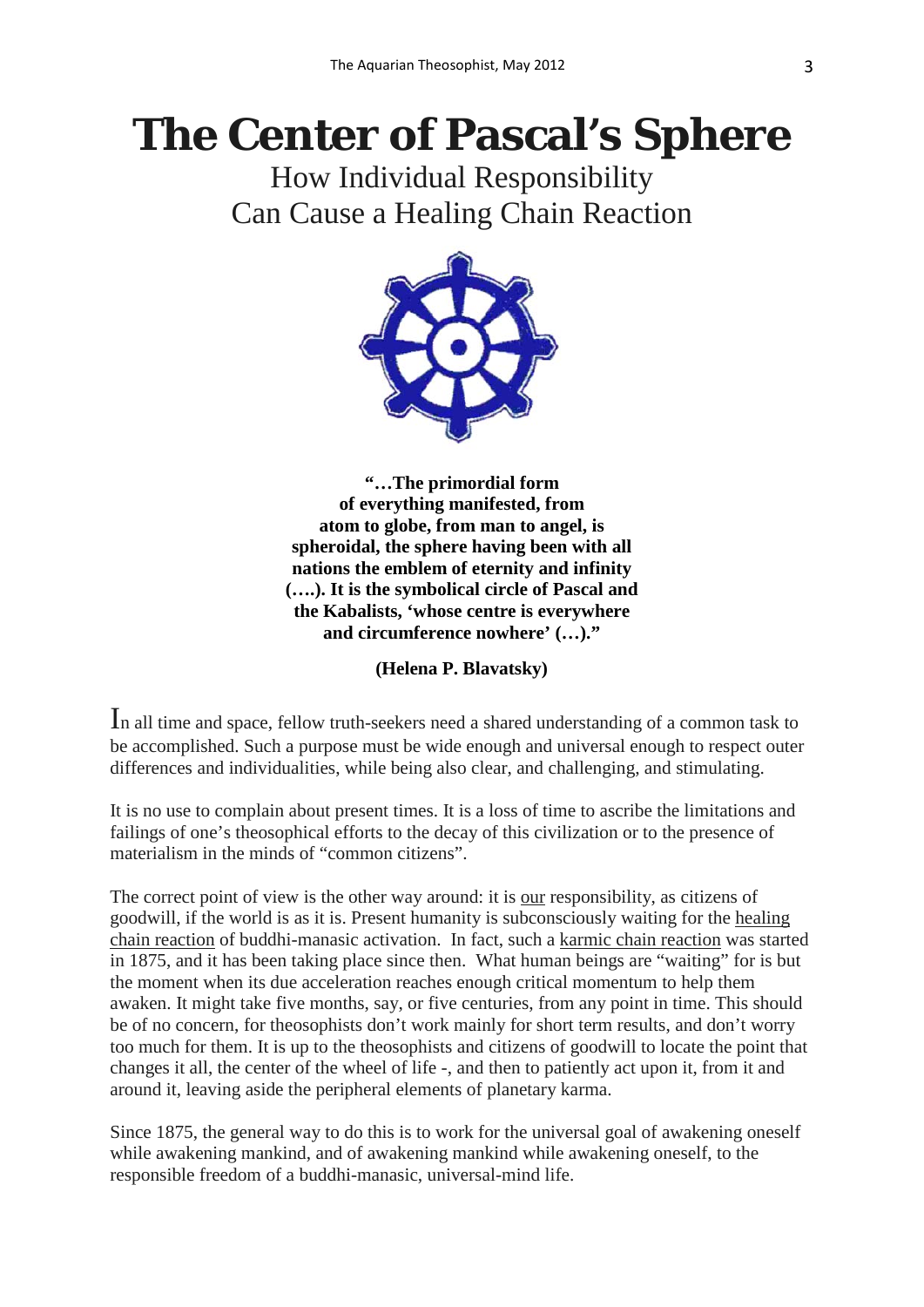A useful thing to do is to concentrate on understanding what is it that we can do to help more minds and hearts to get in a deeper contact with their own consciences, and in active cooperation with one another. The sharing process is challenging and stimulating. At first it tends to spread slowly.

There is, however, a single point from which every student can cause his own and the world's awakening. It has to do with the circle of Pascal, and H. P. Blavatsky wrote about it:

"…The primordial form of everything manifested, from atom to globe, from man to angel, is spheroidal, the sphere having been with all nations the emblem of eternity and infinity - a serpent swallowing its tail. To realize the meaning, however, the sphere must be thought of as seen from its centre. The field of vision or of thought is like a sphere whose radii proceed from one's self in every direction, and extend out into space, opening up boundless vistas all around. It is the symbolical circle of Pascal and the Kabalists, 'whose centre is everywhere and circumference nowhere' (…)." **[1]**

According to his or her own capacities, each student of theosophy is the creative center of the whole wheel of life. The theosophical movement is itself a living, flexible, human, potentially decisive level of Pascal's sphere.

The secret to the *turning point* from which a "sudden" or easier enlightenment process can take place is to be found therefore in Pascal's Circle. **[2]**

The awakening spiritual soul in each citizen of goodwill must make the difference that changes it all. The theosophical movement exists in order to provide people with opportunities to act in that direction.

#### NOTES:

**[1]** "**The Secret Doctrine**", H. P. Blavatsky, Theosophy Co., Los Angeles, Volume I, p. 65.

**[2]** To read more on Pascal's Circle, see the article "**Pascal's Sphere**", by Jorge Luis Borges. It is easy to find through the List of Texts by Author at **[www.TheosophyOnline.com](http://www.theosophyonline.com/)** .

0000

See the text "**Meditation on the Awakening of Mankind**", which can be located at the **List of Texts in Alphabetical Order** at **[www.TheosophyOnline.com](http://www.theosophyonline.com/)** and **[www.Esoteric-](http://www.esoteric-philosophy.com/)[Philosophy.com](http://www.esoteric-philosophy.com/)** . See also the text "**The Tree of Universal Brotherhood**", by H. P. Blavatsky, in the same websites.

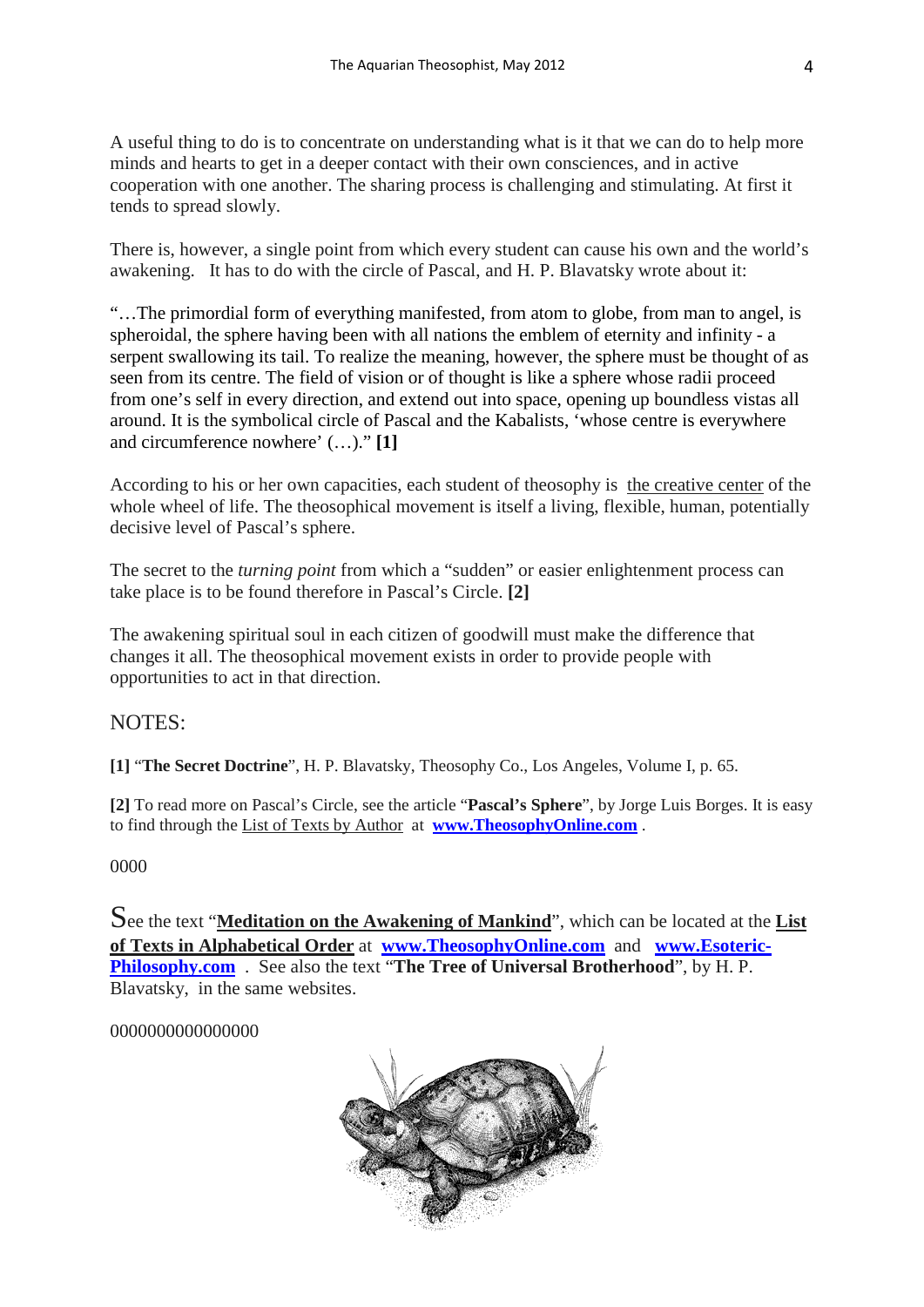## **H.P.B. on Theosophical Drones** Real Learning Inspires Right Action

N. C. Ramanujachary (From Adyar, Chennai, India)

The term "Theosophy" is left undefined in the "declared objects" of the theosophical movement, yet we do have various descriptive statements as to its purport.

Similarly we have very many "undeclared objects" and expectations of a member who calls him/herself a "theosophist". The following sentences occurring in an article from Madame Blavatsky is self-explanatory:

"Though free to pursue whatever intellectual occupation pleases him the best, each member of our Society must, however, furnish some reason for belonging thereto, which amounts to saying that each member must contribute his part, small though it be, in mental or other labour for the benefit of all. If one does not work for others one has no right to be called a Theosophist. All must strive for freedom of thought, for the elimination of selfish and sectarian superstitions, and for the discovery of all the truths that are within the reach of the human mind. That object cannot be attained with more certainty than by the cultivation of unity in intellectual labours. No honest worker, no earnest seeker can remain empty-handed, and there is hardly a man or woman, busy as they may think themselves to be, incapable of laying their tribute, moral or pecuniary, on the altar of truth. The duty of Branch and Section Presidents will be henceforth to see to it that the Theosophical beehive is kept free from those 'drones' which keep merely buzzing." **[1]**

The distinction between a Worker and a Member is very thin. It was taken for granted, at least in the early days, that every member is a worker. There were no "lip-sympathy" or "ornamental" members.

### NOTE:

**[1]** "Collected Writings of H. P. Blavatsky", T.P.H., vol. XI, p. 129.

#### 000000000

"The Voice of the Masters is always in the world; but only those hear it whose ears are no longer receptive of the sounds which affect the personal life."

["Light on the Path", M.C., Theosophy Company, Bombay/Mumbai, 1991, p. 47.]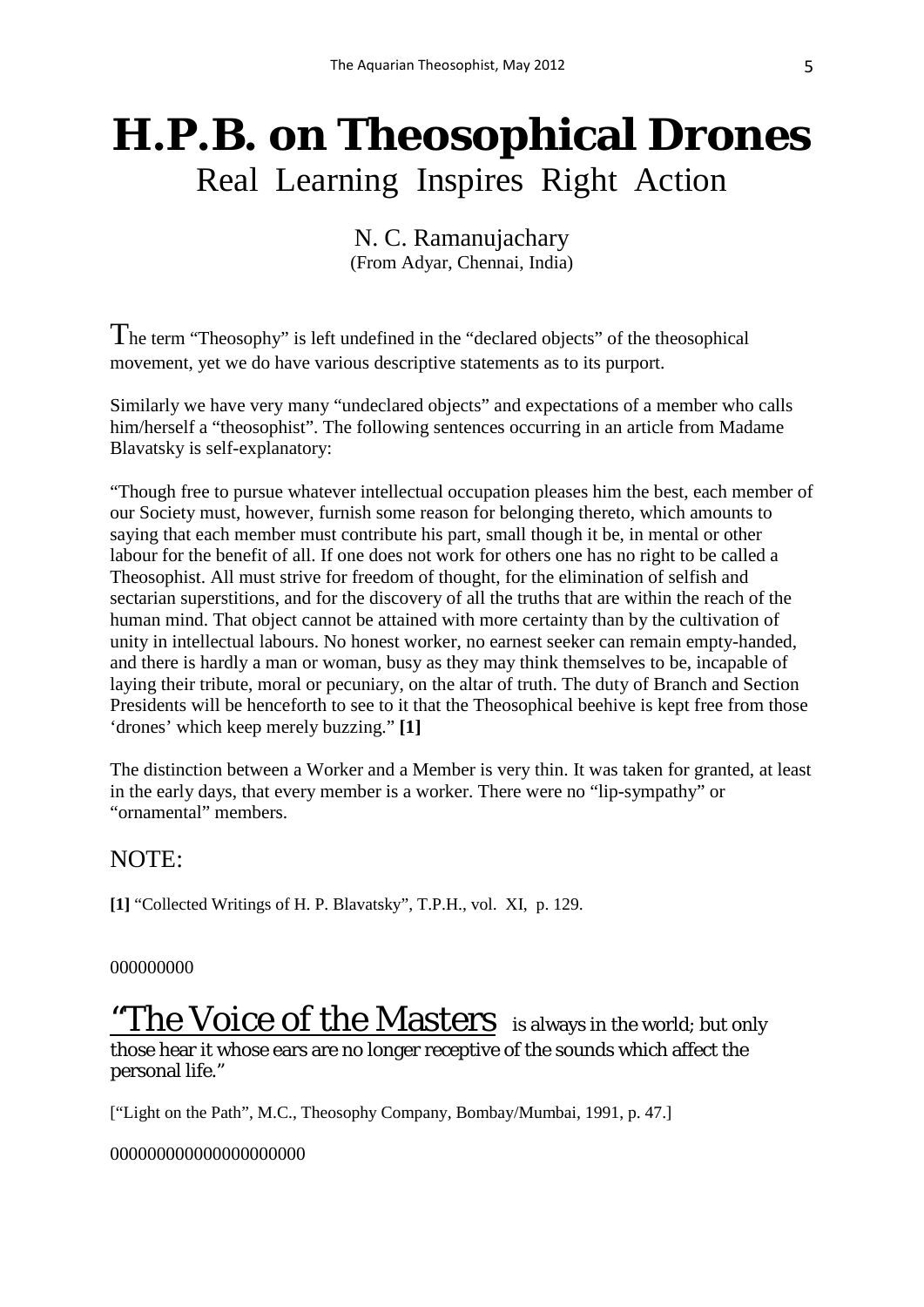## **Healthy Food for Thought** Why Should One Improve His Eating Habits?



**Proper Food Brings Health** 

Automatic actions of one's physical or emotional vehicles and every act based on routine may make more difference in theosophy than is comfortable to think.

The delusional idea that the physical vehicle (*sthula sharira*) is "unimportant" and can therefore be ignored is positively harmful, for it induces students to ignore the process of self-responsibility before the law of karma.

The article "**Food as Sacrifice**" discusses in **[www.TheosophyOnline.com](http://www.theosophyonline.com/)** the surprisingly decisive relation between one's daily meals and the philosophical life one tries to attain.

Its author says:

"What has this modern age not made of meals, from the extreme of banquets of many courses, with dishes concocted to tempt surfeited gourmands, to the other extreme of nothing to eat, (….). Dinners are made functions for 'entertaining' people who exchange small talk, useless when not injurious to the reputations of others. In the family, its members bicker and squabble around the table. How many students of Theosophy, even, comprehend the part of food in life, and why the preparation of a meal has been termed a sacred function? Yet hints as to why are multiplied in the teachings, whether in the *Laws of Manu* or the *Bhagavad-Gita*, in the lore of Pythagoras, in the writings of the Neo-Platonists, of Paracelsus, of H. P. Blavatsky, or W.Q. Judge."

The article quotes then from Iamblichus, on the Pythagoreans:

"And in the first place, indeed, they endeavored to learn the indications of symmetry, of labour, food, and repose. In the next place, with respect to the preparation of food, they were nearly the first who attempted to employ themselves in it, and to define the mode in which it should be performed." ('*Life of Pythagoras*'*,* Iamblichus.) **[1]**

#### NOTE:

**[1]** "**Food as Sacrifice"** is easy to find at the List of Texts in Alphabetical Order in **[www.TheosophyOnline.com](http://www.theosophyonline.com/)** . It can also be read at **[www.Esoteric-Philosophy.com](http://www.esoteric-philosophy.com/)** .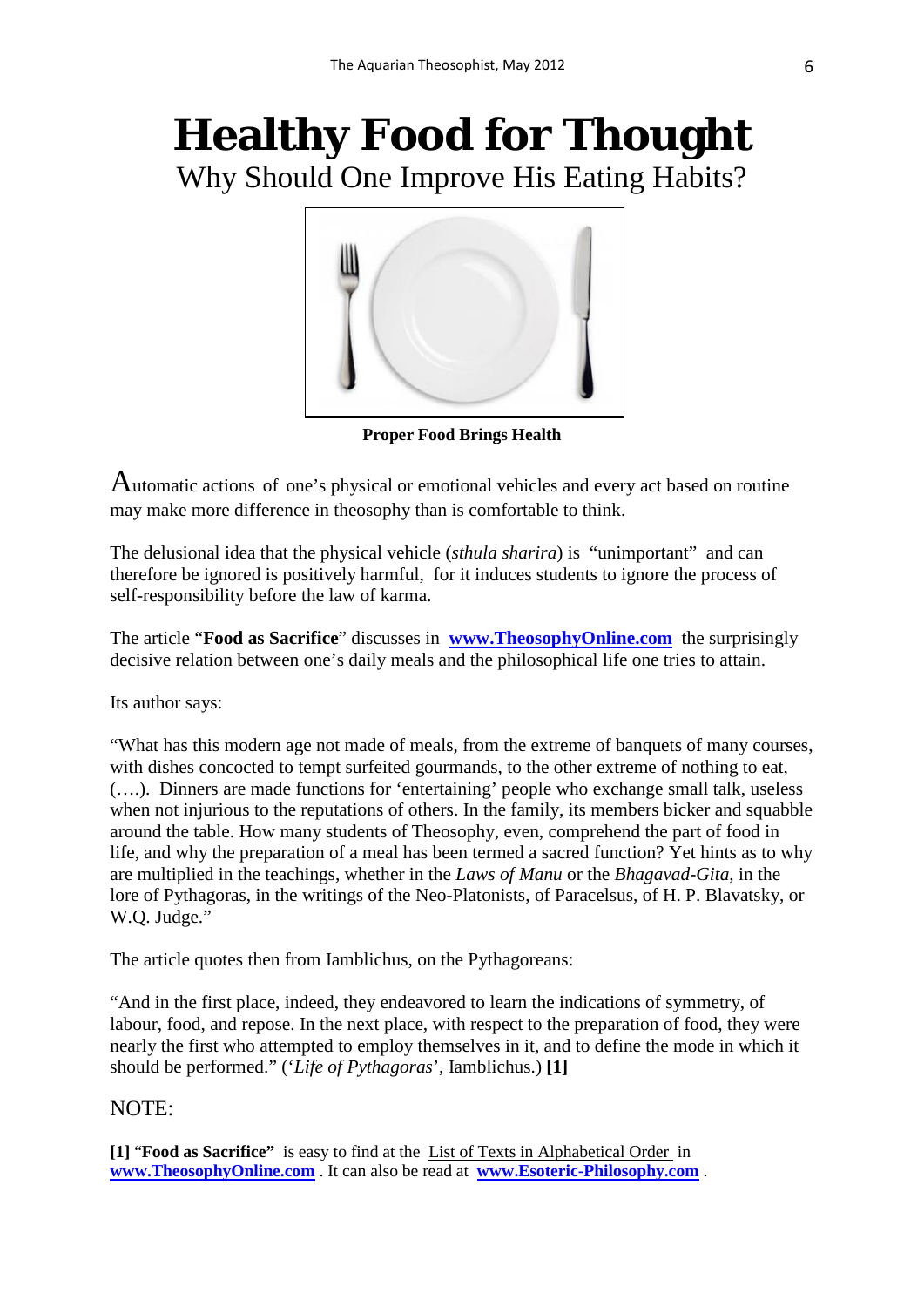# Impersonal Justice and Brotherhood



**Justice Results From Impersonality**

From Bandung, Indonesia, Ms. Maria Widjaja wrote to the Yahoo e-group **E-Theosophy:**

"It is our/everyone's duty to unmask / to look into ourselves, that is the purpose of Theosophy. 'Light On The Path' says: '*Intelligence is impartial; no man is your enemy; no man is your friend. All alike are your teachers'*."

To which a student from somewhere in the Americas answered saying:

"This is, as long as I know, one of the most important lessons in theosophy, when we want to understand how to best relate to people around us. It prevents both illusion and disillusionment. It avoids deception as well as disappointment. It liberates us to a higher perception of the idea of 'impersonal Justice to all'. It opens the way to the practice of universal brotherhood."

#### 000000

The theosophical movement is a long-term project aiming at an acceleration of the present human awakening towards universal wisdom and brotherhood. Those interested in actively participating in such a process may write to **[lutbr@terra.com.br](mailto:lutbr@terra.com.br)** asking for more information.

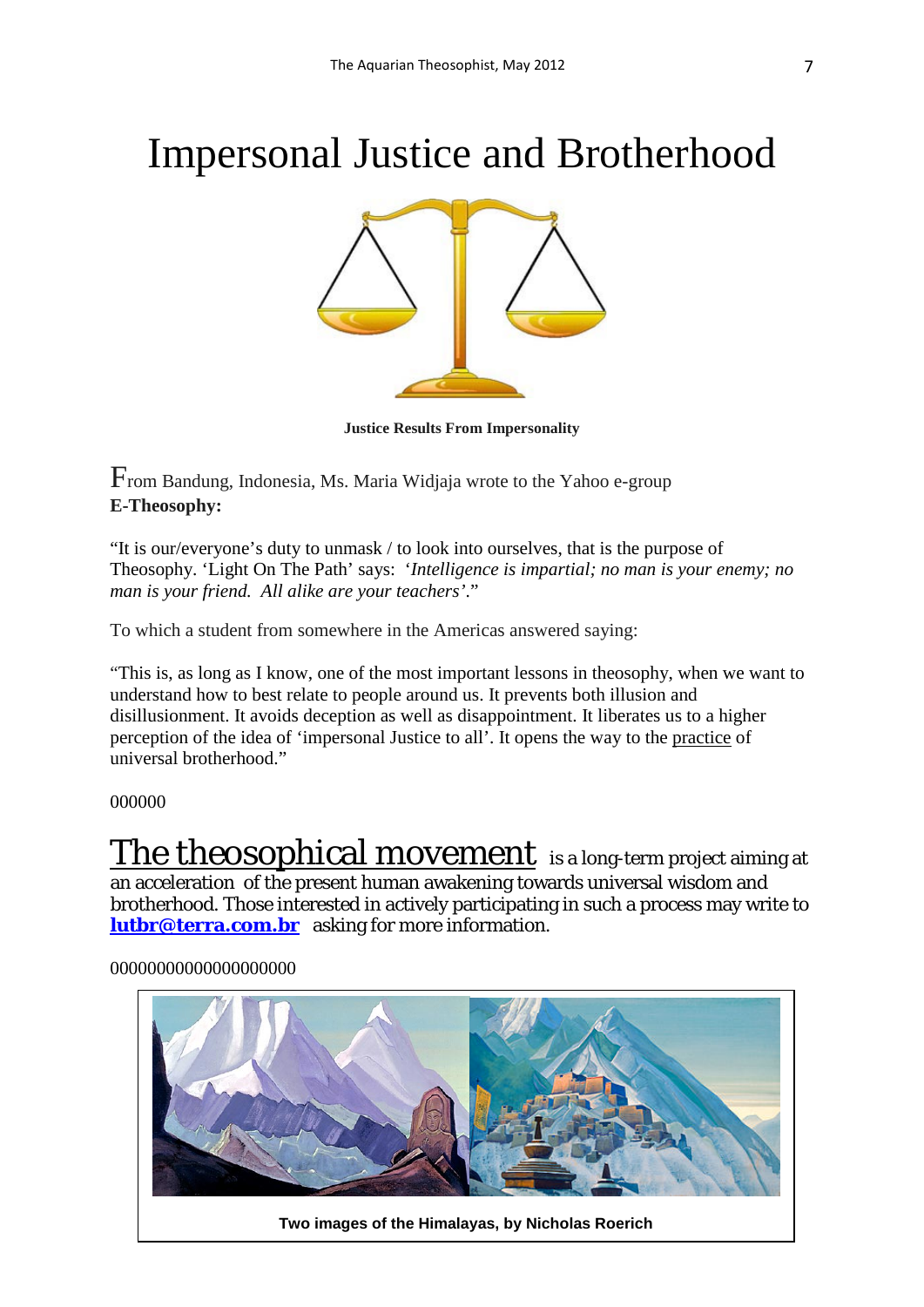# **The Blessing and the Effort**

What Can One Actually Obtain, in Exchange for Being Altruistic?

 $M$ any a student asks himself what is it that he can really "obtain", after all, by dedicating his "whole lifetime" to a noble ideal. There should be some compensation, he believes, for such a "terrible loss".

The question is paradoxical, and so is the answer. Time-honoured experience shows: as long as there is the desire to obtain anything for oneself, there is not a noble ideal in the first place. The goal must be impersonal.

Yet there is another aspect to the mystery of "gain" and "loss" along the path. As the oxygen of life is dissolved everywhere in the waters of an unpolluted river, so the unsuspected blessings from the student's own impersonal spiritual soul will enlighten and irrigate his lower nature, as a natural result of a long-standing, honest effort to live in altruism.

And just as the wind moves the leaves and branches of a forest, silent insights will renew the atmosphere of his mind.

Even in a dark night, a lightening can suddenly show the whole landscape, anticipating the light of dawn which will change in due time the entire sky, starting from the humble Eastern line of horizon. The lightening, or blessing, is silent: it is its lower and slower twin, the effort or thunder, that makes noise. And this occurs because of its probationary nature.

000

## Pralayas and Manvantaras **The Heart-Beating of Eternity**

It may be hard to imagine Eternity as a literally endless succession of pralayas and manvantaras.

In the letter XII of "Mahatma Letters" (T.U.P. edition) a Master writes in a rather puzzling way on things which are far from easy to understand, and directly involve each one of us. He says:

"At the coming of the Pralaya no human, animal, or even vegetable entity will be alive to see it, but there will be the earth or globes with their mineral kingdoms; and all these planets will be physically disintegrated in the pralaya, yet not destroyed; for they have their places in the sequence of evolution and their 'privations' coming again out of the subjective, they will find the exact point from which they have to move on around the chain of 'manifested forms'. This, as we know, is repeated endlessly throughout ETERNITY. Each man of us has gone this ceaseless round, and will repeat it for ever and ever. The deviation of each one's course, and his rate of progress from Nirvana to Nirvana is governed by causes which he himself creates out of the exigencies in which he finds himself entangled."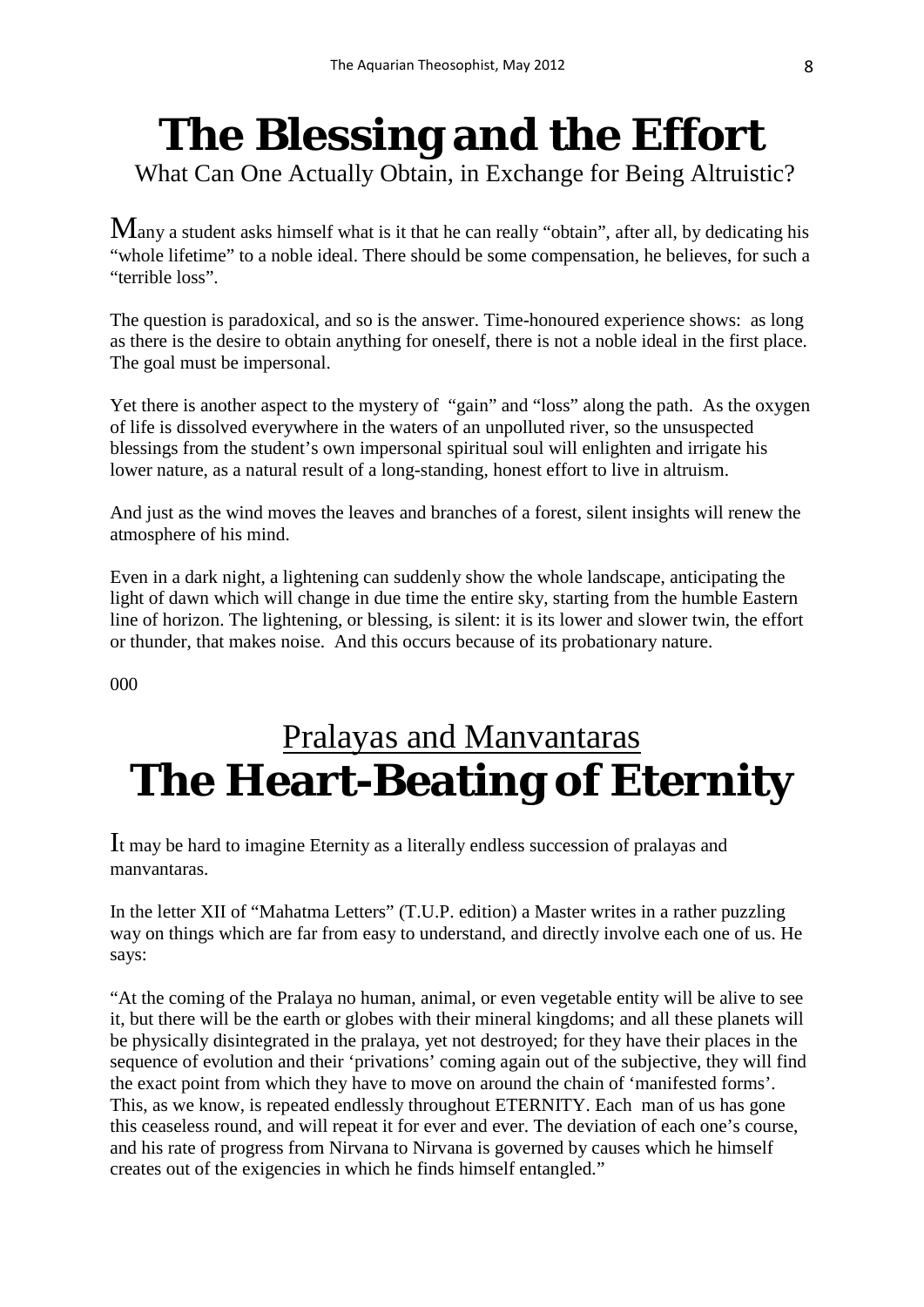And the Master goes on:

"This picture of an eternity of action may appal the mind that has been accustomed to look forward to an existence of ceaseless repose. But their concept is not supported by the analogies of nature, nor - and ignorant though I may be thought of your Western Science, may I not say? - by the teachings of that Science."

Manvantaras and pralayas are the heart-beating of Eternity. The metaphor does makes sense for Eternity consists in endless, infinite Life.

000

# **The Art of Repenting**

## Or the Ability to Give Up The Sources of One's Suffering

It is not too often that one can find a text on, or a reference to, the usefulness of repenting. **[1]**

The act of repentance could be defined as the ability to identify, acknowledge, observe, learn from and abandon – sometimes in disgust - one's own mistakes. This is an important function in theosophy. It also demands a degree of courage.

Mr. B. P. Wadia, one of the historical leaders of the United Lodge of Theosophists, wrote about repentance. Quoting another author, he said that repentance is:

"A nameless and super-sensuous power which keeps the heart pure. Man's stability depends upon his faith in this power, which also strengthens each good resolution." **[2]**

Repentance has nothing to do with negative feelings about oneself. It is its opposite in fact. It requires a healthy and reasonable amount of self-confidence and confidence in life to be able to look at the sources of one's suffering - and give them up.

(C. C. A.)

NOTES:

**[1]** See for instance the article "Learning From the Feeling of Remorse", which can be found at the List of Texts in Alphabetical Order at **[www.TheosophyOnline.com](http://www.theosophyonline.com/)** and **[www.Esoteric-](http://www.esoteric-philosophy.com/)[Philosophy.com](http://www.esoteric-philosophy.com/)**, and at the Lista de Textos Por Ordem Alfabética at **[www.FilosofiaEsoterica.com](http://www.filosofiaesoterica.com/)** .

**[2]** From the article "Of Repentance", by B.P. Wadia . The text can be found at **[www.teosofiskakompaniet.net](http://www.teosofiskakompaniet.net/) .**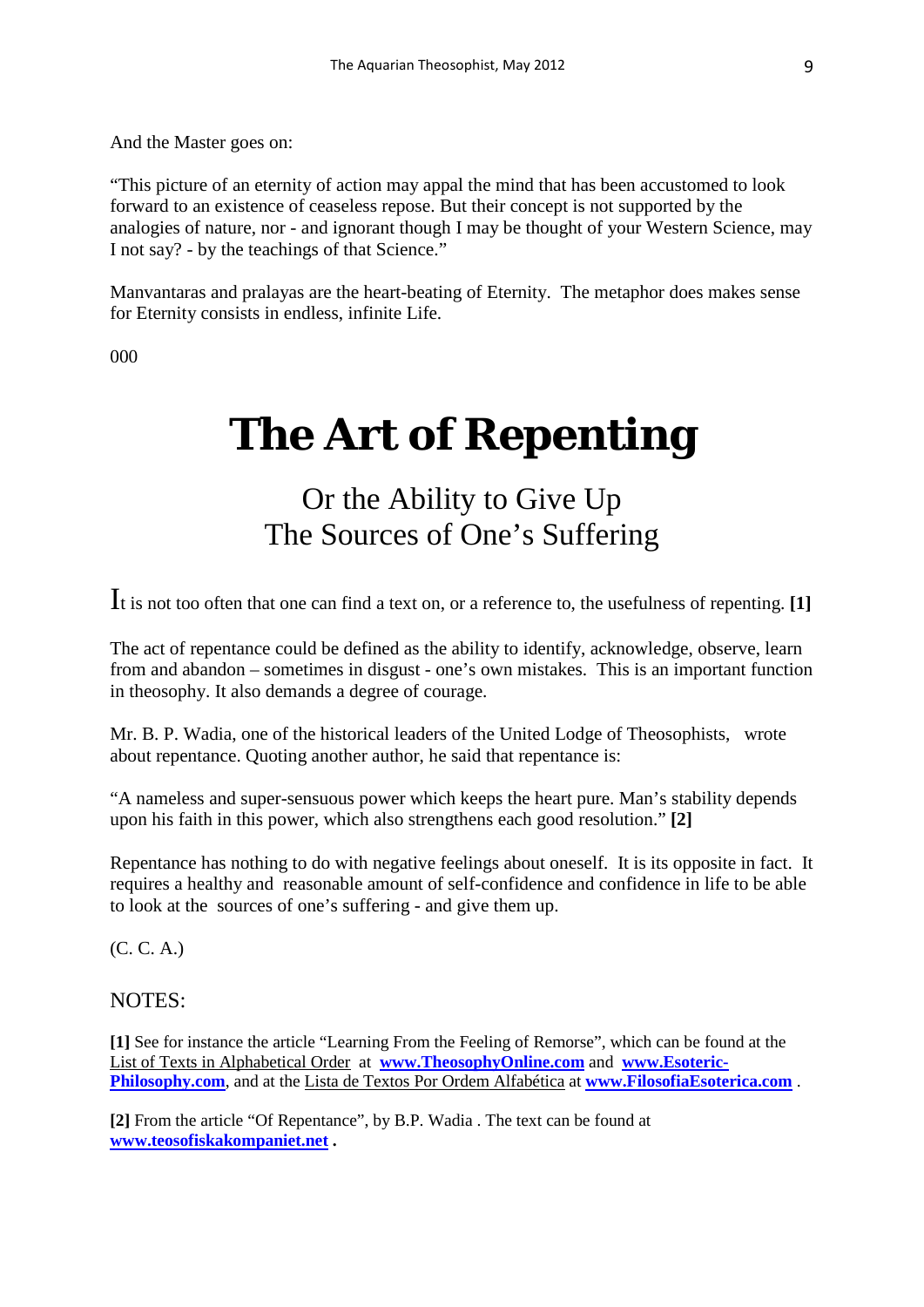# **Helena Blavatsky's Mission**

To Propagate the Philosophy of Brotherhood

Steven H. Levy, M.D.



000000000000000000000000000000000000

Steven H. Levy is an associate of the United Lodge of Theosophists, ULT, in Philadelphia, USA.

0000000000000000000000000000000000000000000000000000

### **[A Bibliographically Documented Dialogue with William Q. Judge (WQJ) through his Writings]**

#### **Student:**

I have heard it claimed by Theosophists that H. P. Blavatsky was an agent of the Lodge of Adepts in modern times. How did her work differ from their previous efforts to help on the moral progress of humanity?

#### **WQJ:**

I will tell you exactly what she told me one time when I was working in London with her. She said: "You were not directed to found and realise a Universal Brotherhood, but to form the nucleus for one; for it is only when the nucleus is formed that the accumulations can begin that will end in future years, however far, in the formation of that body which we have in view." **[1]**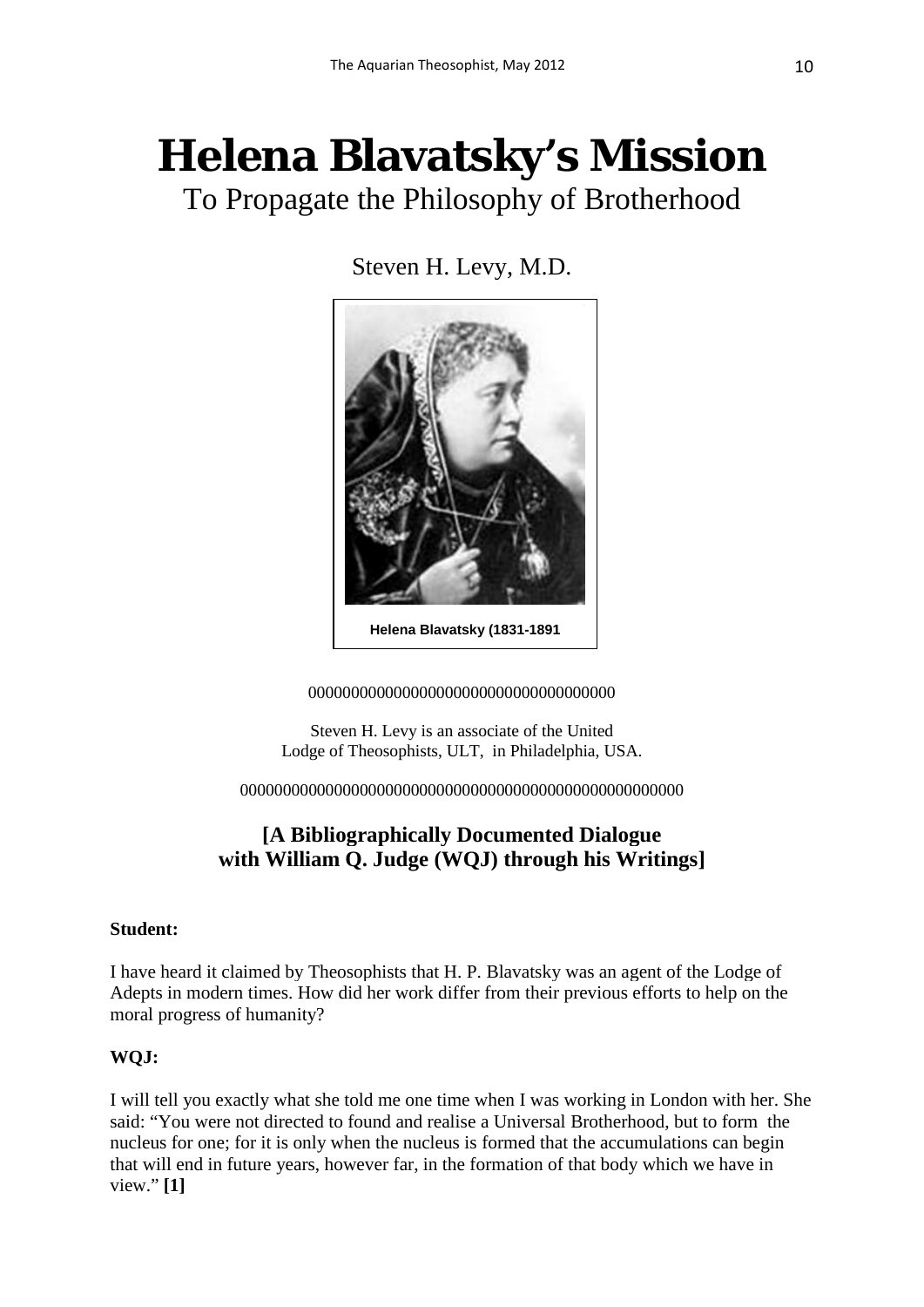#### **Student:**

She seemed to be telling you that there is a difference between forming and realizing a nucleus of Universal Brotherhood. What did she do to form such a nucleus?

#### **WQJ:**

Her life since 1875 was spent in the unremitting endeavor to draw within the Theosophical Society those who could work unselfishly to propagate an ethics and philosophy tending to realize the brotherhood of man by showing the real unity and essential non-separateness of every being. **[2]**

#### **Student:**

How did she intend to attract these workers to the nucleus?

#### **WQJ:**

Her method was to deal with the mind of the century as she found it, by trying to lead it on step by step; to seek out and educate a few who, appreciating the majesty of the Secret Science and devoted to "the great orphan Humanity", could carry on her work with zeal and wisdom; to found a Society whose efforts - however small itself might be - would inject into the thought of the day the ideas, the doctrines, the nomenclature of the Wisdom Religion. **[3]**

#### **Student:**

If by Society, you mean The Theosophical Society, it does not seem to me that this Society is very large compared to most significant and influential organizations in the world today.

#### **WQJ:**

But was her object merely to form a Society whose strength should lie in numbers? No so. She worked under directors who, operating from behind the scene, knew that the Theosophical Society was, and was to be, the nucleus from which help might spread to all the people of the day, without thanks and without acknowledgment. **[4]**

#### **Student:**

Do you really think it is possible to find such workers and that they can have such a great effect on humanity in our times?

#### **WQJ:**

Once, in London, I asked her what was the chance of drawing the people into the Society in view of the enormous disproportion between the number of members and the millions of Europe and America who neither knew of nor cared for it. **[5]**

#### **Student:**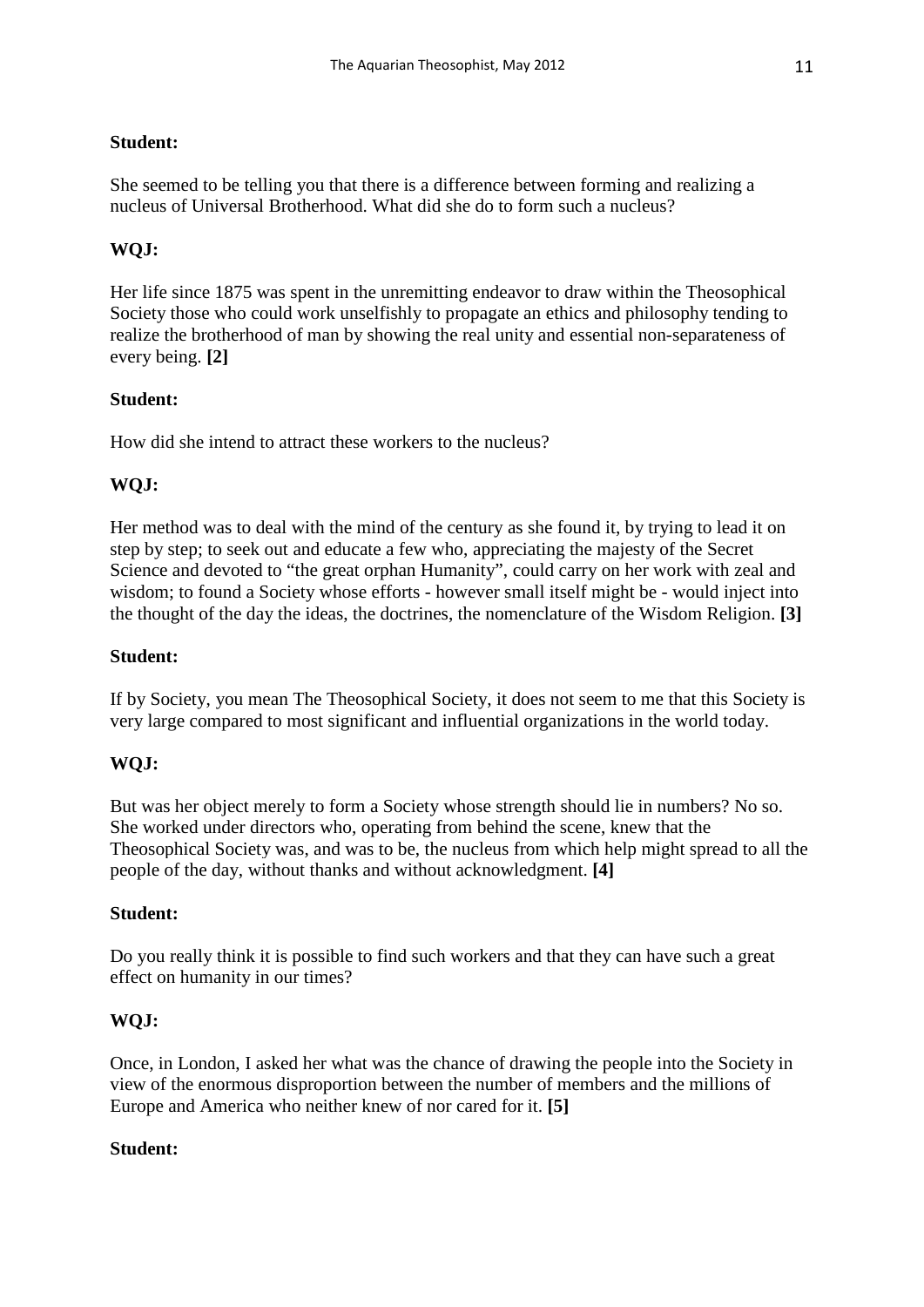What did she say to you?

#### **WQJ:**

Leaning back in her chair, in which she was sitting before her writing desk, she said: "When you consider and remember those days in 1875 and after, in which you could not find any people interested in your thoughts, and now look at the wide-spreading influence of theosophical ideas - however labeled - it is not so bad. We are not working merely that people may call themselves Theosophists, but that the doctrines we cherish may affect and leaven the whole mind of this century. This alone can be accomplished by a small earnest band of workers, who work for no human reward, no earthly recognition, but who, supported and sustained by a belief in that Universal Brotherhood of which our Masters are a part, work steadily, faithfully, in understanding and putting forth for consideration the doctrines of life and duty that have come down to us from immemorial time." **[6]**

#### **Student:**

It seems to me the nucleus is still very small and the problems of humanity are greater than ever before. What did she say that encouraged you to go on when the numbers of true workers seemed too small for the accomplishment of the task?

#### **WQJ:**

"Falter not so long as a few devoted ones will work to keep the nucleus existing." **[7]**

#### **Student:**

She seems to have understood that the nucleus she helped form would take time to be completely realized. I notice that her efforts were not confined to the formation of The Theosophical Society. She produced an enormous body of literature that is both profound and difficult, even for the modern reader to understand. The greatest moral reformers of the past did not write anything down themselves. Why was it so important for her to write and publish such books?

#### **WQJ:**

Her object was to make religion scientific and science religious, so that the dogmatism of each might disappear. **[8]** … Her books were written with the declared object of furnishing the material for intellectual and scientific progress on those lines. The theory of man's origin, powers, and destiny brought forward by her, drawn from ancient Indian sources, places us upon a higher pedestal that that given by either religion or science, for it gives to each the possibility of developing the godlike powers within and of at last becoming a co-worker with nature. **[9]**

#### **Student:**

Why is such a realization necessary for the continuing moral elevation of humanity?

#### **WQJ:**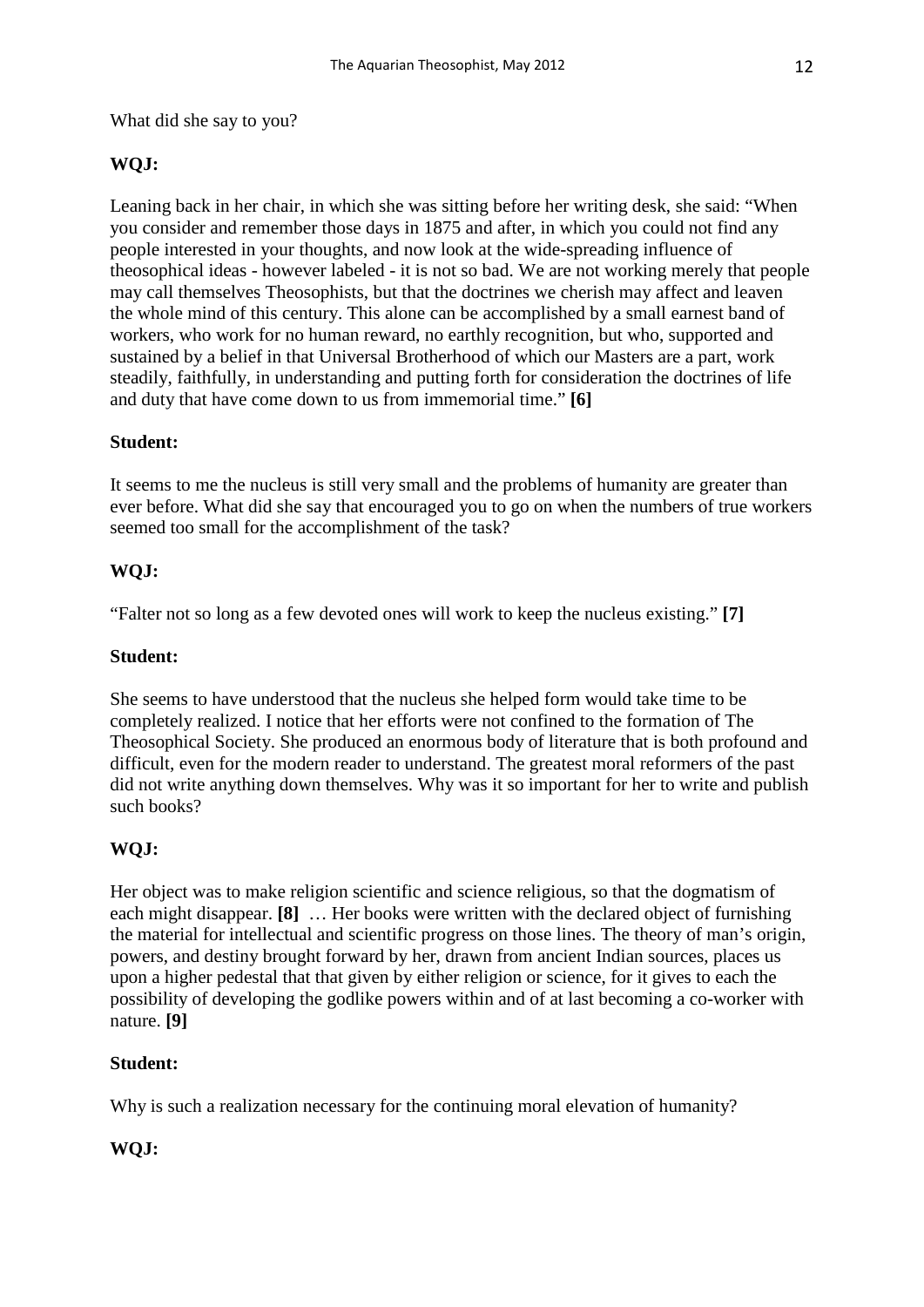She wished all men to know that they are God in fact, and that as men they must bear the burden of their own sins, for no one else can do it. Hence she brought forward to the West the old Eastern doctrines of karma and reincarnation. Under the first, the law of justice, she said each must answer for himself, and under the second make answer on the earth where all his acts were done. **[10]**

#### NOTES:

All of the responses in the above dialogue may be found in "Theosophical Articles", by William Q. Judge, as follows:

**[1]** "Yours Till Death and After, H.P.B.", Vol. II, pg.4.

**[2]** "The Esoteric She", Vol. II, pg. 35.

**[3]** "A Lion-Hearted Colleague Passes", Vol. II, pg. 8.

**[4]** "Yours Till Death and After, H.P.B.", Vol. II, pg. 3.

**[5]** "Yours Till Death and After, H.P.B.", Vol. II, pg. 3.

**[6]** "Yours Till Death and After, H.P.B.", Vol. II, pg. 4.

**[7]** "Yours Till Death and After, H.P.B.", Vol. II, pg. 4.

**[8]** "The Esoteric She", Vol. II, pg. 35.

**[9]** "The Esoteric She", Vol. II, pg. 35.

**[10]** "The Esoteric She", Vol. II, pg. 35.

000000000

## **The Torch-Bearer and Light-Bringer**

## One's True Self Is the Watcher and the Silent Thinker

### N. C. Ramanujachary

We need to be grateful to Madame Blavatsky, the Torch-bearer and the Light-bringer, **each day** of our existence for the service she rendered to Humanity.

A Willing Obedience to the Behests of Truth is one of the vital reasons to remember her:

**"All is impermanent in man except the pure bright essence of Alaya. Man is its crystal ray; a beam of light immaculate within, a form of clay material upon the lower surface. That beam is thy life-guide and thy true Self, the Watcher and the silent Thinker, the victim of thy lower self. Thy soul cannot be hurt but through thy erring body; control and master both, and thou art safe when crossing to the nearing 'Gate of Balance'." [1]** 

She laid the Path for us; became the Path for us to contentedly journey on.

#### NOTE:

**[1]** "The Voice of the Silence", H. P. Blavatsky, Fragment III.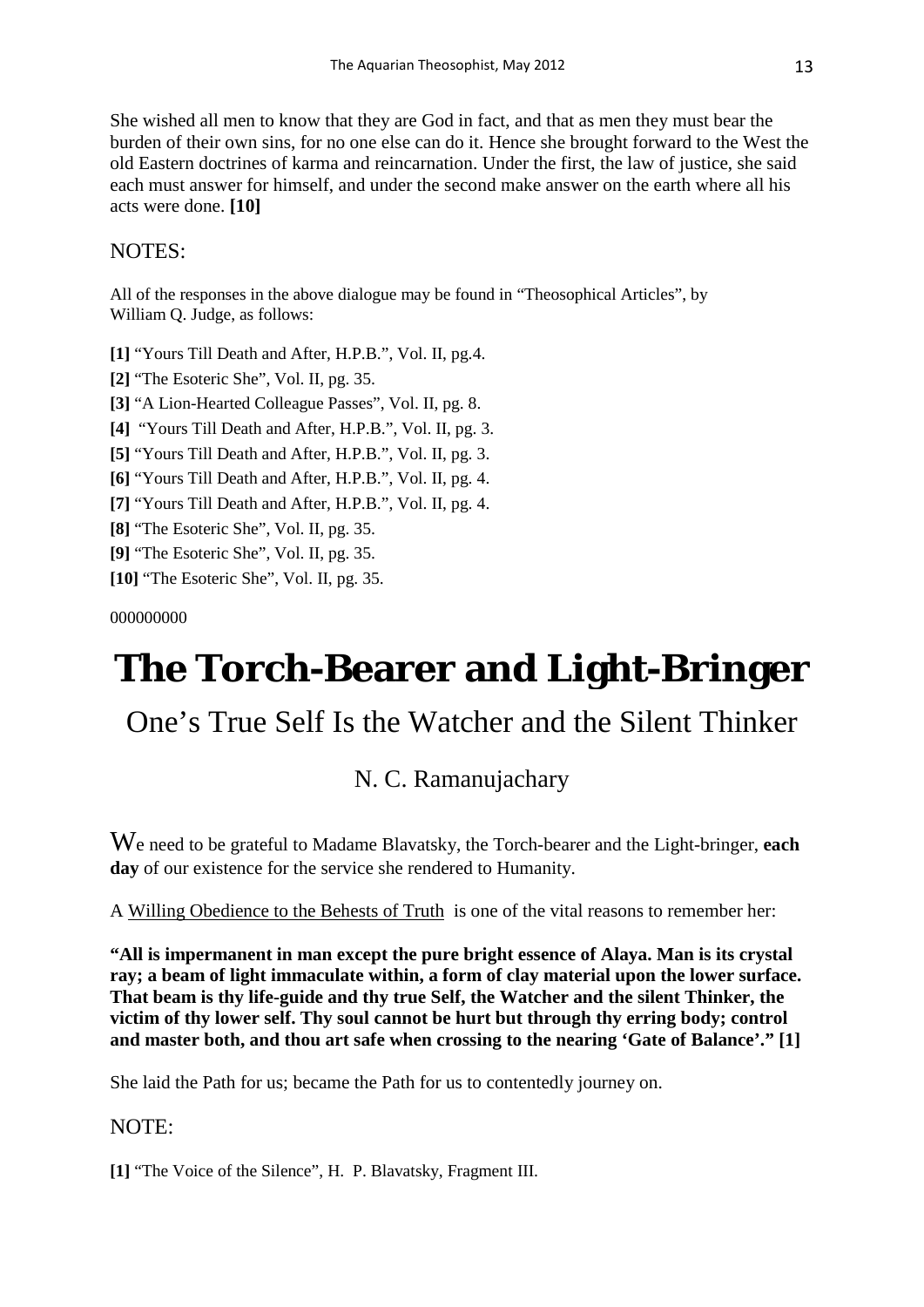## **Precariousness and Compassion** Theosophy is a Branch of the Music of the Universe

**"… In our sight an honest boot-black [** *is* **] as good as an honest king, and an** *immoral* **sweeper far higher and more excusable than an** *immoral* **Emperor…"**

**(A Master, in "Mahatma Letters")**

 $\Gamma$  or someone who worked for a long time with public policies regarding law enforcement in environmental issues, the degree of institutional precariousness everyone can see in the modern theosophical movement, since 1875, is not irrelevant.

One may ask oneself: "Is there a direct relationship between altruism and lack of organizational skills? Is the *policy of the heart* impossible to harmonize with the policy of institutions?" The question may also emerge: "What is the degree of impersonality people need, in order to effectively manage an institution whose goal is *universal brotherhood?*"

And someone might say that as long as there is generosity, ethics is present and one is guided by a universal view of life, flexibility should be our rule in bureaucratic issues. The policy of inflexibility leads to failure: the destruction of esoteric poperies is welcome. The institutional life of the theosophical movement must be flexible for it is probationary and subject to a variety of karmic tests.

Groups and individuals should carefully calculate their forces in every aspect of life, and have clear priorities. Prudence is as necessary as courage. Independent action is the best method. Each individual and group must be responsible for what he or it does. Compassion can be combined with rigor: severity is most important for ourselves, and compassion, mainly for others. It is the mark of an idiot to look for personal and formal positions of power. One should look for self-improvement, instead, and a Mahatma of the Himalayas wrote:

"… In our sight an honest boot-black [ *is* ] as good as an honest king, and an *immoral* sweeper far higher and more excusable than an *immoral* Emperor…" **[1]** 

The theosophical movement is about understanding the laws of the universe. It is about research and sharing. It evolves by learning from its mistakes. Theosophists should be encouraged to talk about the lessons they need to learn as a movement, and as individuals. Outer diversity is part of their strength. Unity is *inner* and non-bureaucratic.

The use of common sense is as necessary as the practice of listening to one's own individual conscience.

The individual world is not separate from collective life. It is possible to act in unison as a group, preserving due respect for individualities. The very concept of unison, in music, combines diversity and harmony, and someone might say that modern Theosophy is an earthly branch of the universal music of the spheres.

(C.C.A.)

NOTE:

**[1] "**The Mahatma Letters", TUP, p. 223.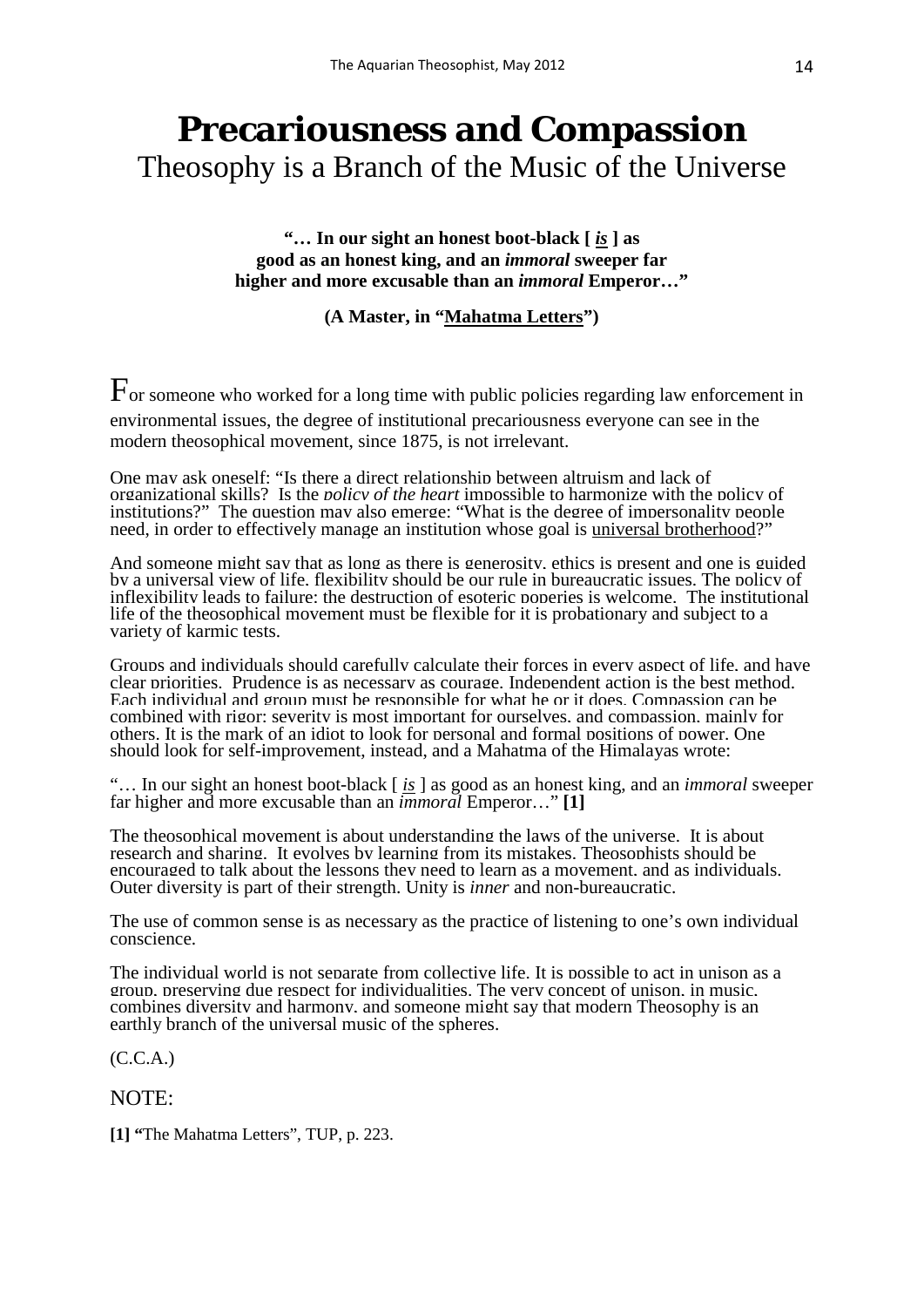# **Unity in Dialogue and Truthfulness**

Real Brotherhood Results From Similarity of Goals

**"We live in an age of prejudice, dissimulation and paradox (..…)."**

**"Sincerity is true wisdom, it appears, only to the mind of the moral philosopher. It is rudeness and insult to him who regards dissimulation and deceit as culture and politeness…"**

(H. P. Blavatsky) **[1]**

From time to time, some new and well-intentioned initiative takes place to promote the unity of the theosophical movement, considering unity as a goal in itself.

Then people typically start trying to forget and forbid any practice of mutual criticism, so that only "good things" can be seen. They try to convince themselves - and to convince others as well - that if they don't look at mistakes, the karma of errors and the repetition of unseen mistakes will end, or at least will be forgotten. It won't. It can't.

Illusion and "politics" tend to dominate places where one can't hear a word about discernment, tests or probation.

The motto of the theosophical movement is the search for truth, and not for artificial unity. The basis for true unity is the study and research, respect for the facts, and an ability to learn from defeats. This must include the mistakes of our own theosophical associations as well as those of other schools of thought.

Although unity can't be based on fraud, illusion, or "the doctrine of the eye", it will last if it emerges from frankness, truthfulness and mutual help. Its foundation must be discernment and courage to choose the narrow way leading to the inner learning. Its source is the Doctrine of the Heart".

Unity needs detachment from any pet ideas, and a free honest examination of actions. Brotherhood respects contrast. It acknowledges the fact that the theosophical movement is a living probationary field and not a church or public relations exercise.

#### NOTE:

**[1]** These are two quotations. The first one reproduces the initial words in H. P. Blavatsky's article "**A Paradoxical World**" **(**"Theosophical Articles", H.P.B., Theosophy Company, Los Angeles, volume I, p. 187. ) The second quotation comes from her article "**To the Readers of** *Lucifer*", in "**Theosophical Articles**", H.P.B., Theosophy Company, vol. I, p. 279.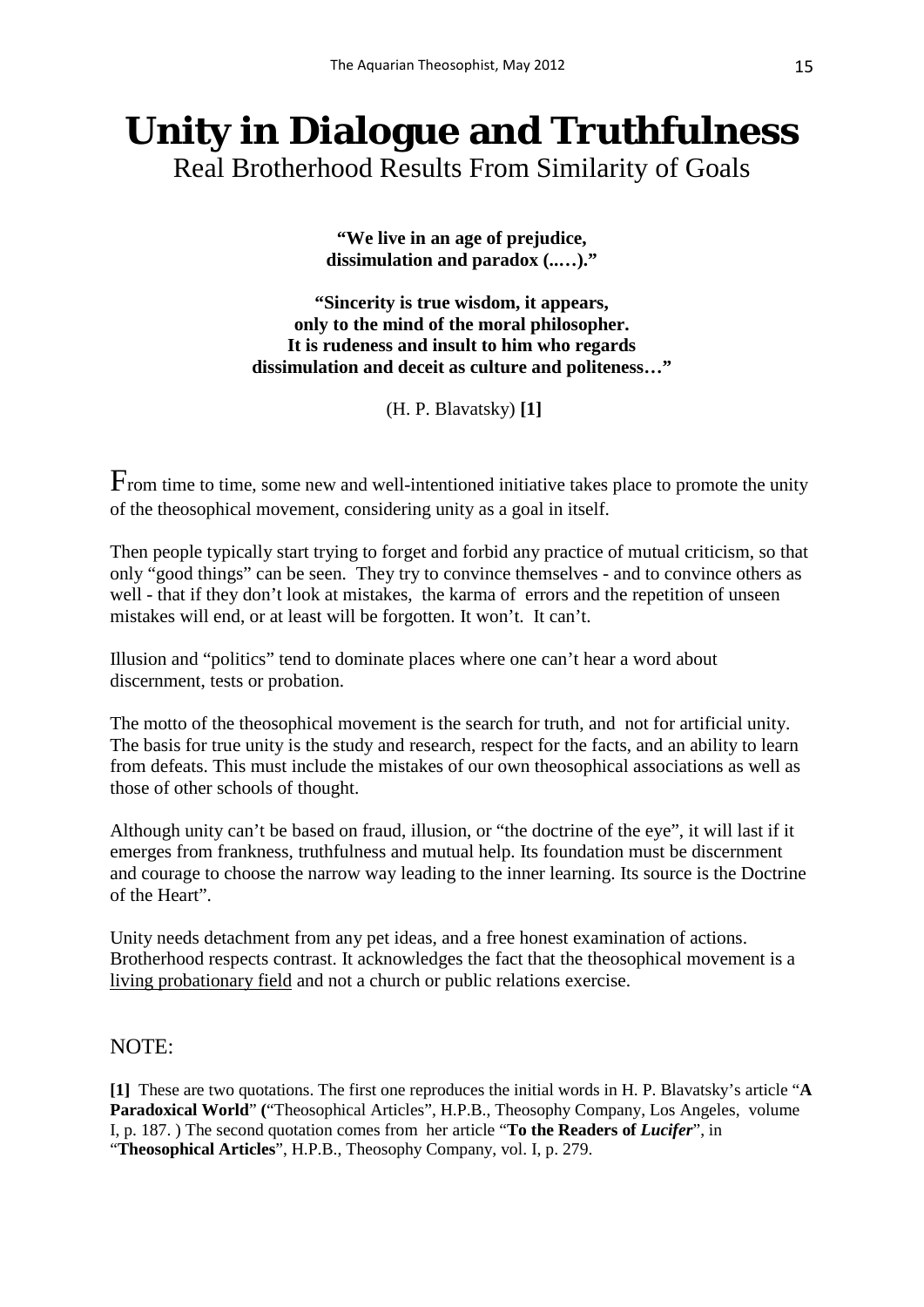## **Open-Mindedness in Theosophy** Why Undogmatic Minds Use Their Discernment



Dead letter study is no good. Theosophical literature is septenary: one should look for the inner, higher and transcendent levels of meaning in it.

However, detachment from mere outer wording does not mean that unexamined texts and ideas could be accepted as part of the esoteric literature just because one wants to "transcend dead letter". Many read all kinds of pseudo-esoteric books because they think they "should not be dogmatic". One is not supposed to be dogmatic, but we ought to use our discernment.

Well-known authors say that "the future of the Theosophical Movement depends not on the authors it reads and studies, but on the lives that theosophists live."

The idea may seem to be elegant, but it is wrong. In reality, the life theosophists live depends precisely on the books they study. While the study of an authentic body of literature is certainly *not enough*, it is a primary factor in the future of any theosophical association.

One must test the literature we study and make sure it is authentic to the best of one's knowledge, and frankly abandon false teachings. Of course, this demands political courage and detachment from routines. Yet no real theosophist ever thought, or taught, that the Path is easy, cozy and comfortable.

Obstacles and failings are rather big if we study the authentic teachings. And they are larger, if one falls victim to pseudo-theosophical texts or delusional practices and beliefs. Students of an authentic body of literature must not be afraid of truth. Right action is the art of sowing good karma. As soon as one individual gets to this active and creative condition, he sees clear signs emerging of a reawakening of right action around himself.

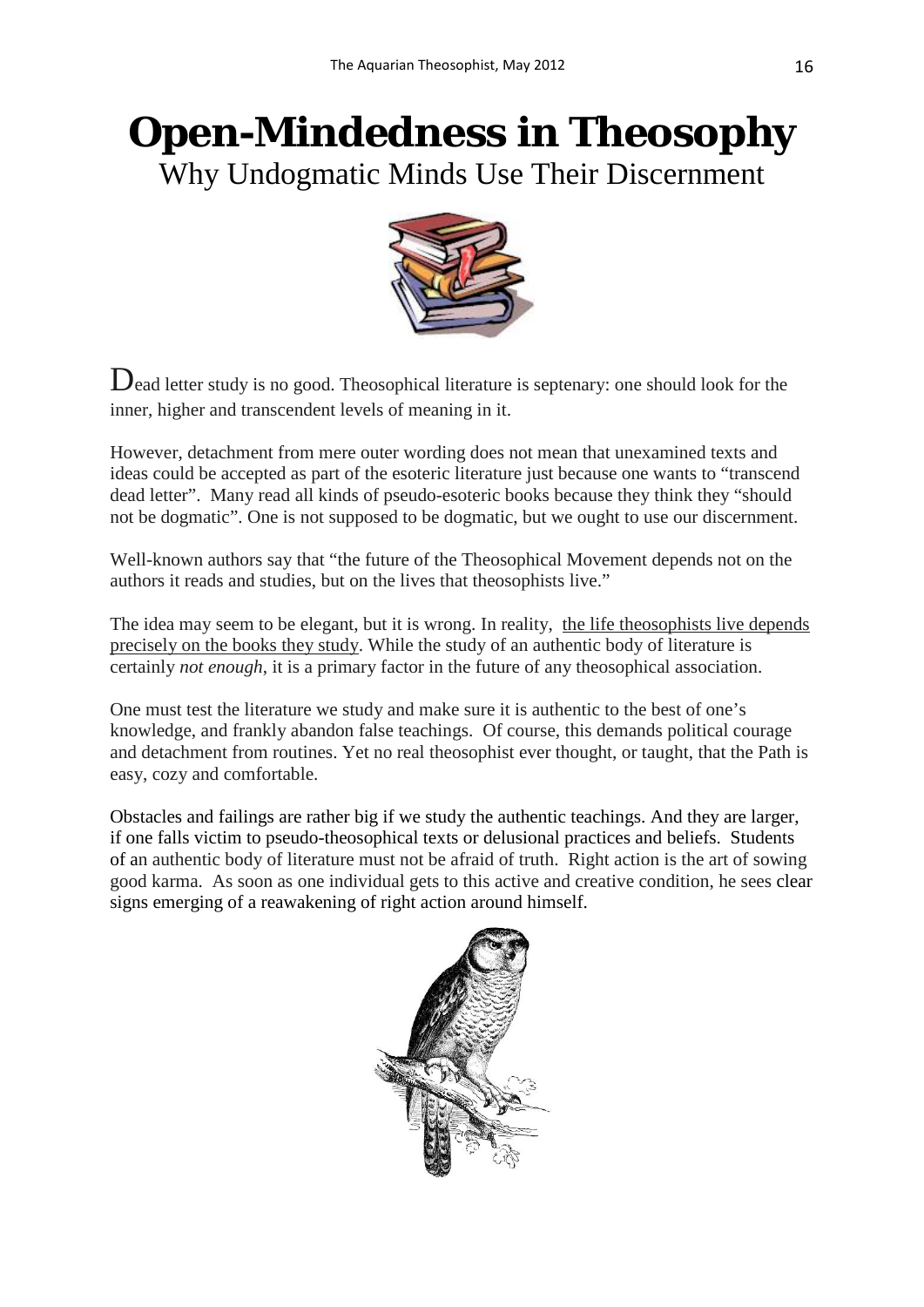## **Two Paragraphs on the Personality**

## Robert Crosbie

1) Theosophists often speak of "getting rid of the personality," and, so far as observed, do not appear to have any clear idea of what they mean. Without personalities, there would be no field, no evolution. It is not the personality that is in the way, but the personal idea in regard to it. This is particularly fostered by the present civilization based on Samvritti (relative truth), "origin of all the world's delusions."

2) To "forego and forget personalities" means to regard truth, only, by whomsoever presented. So it seems wise that we should not think ill of personalities, and this includes our own. If they are our weakness, by doing our duty, which is in our case the promulgation of truth, pure and undefiled, our weakness will finally become our strength. The Masters do not look at our defects, but at our motives and efforts.

[Reproduced from "**The Friendly Philosopher**", Robert Crosbie, Theosophy Company, 1945. Paragraph one is on page 38. Paragraph two, page 39.]

## **The Pedagogy of Confidence** Positive Feelings and Actions Emerge From a Wider Notion of Space and Time

The theosophical movement is a pedagogical effort. In it, researching, learning and teaching are three inseparable phases of one single process extending over millennia.

A direct experience of the theosophical effort in the last few decades and the study of its historical evolution since 1875 can demonstrate that the theosophical effort must include that Optimism and that Confidence which inevitably accompany pioneer actions.

Less than 200 years old, the movement is yet too young to show all its fruits. Being a forerunner, its effort requires a lasting determination from those who understand and share its purpose.

#### **A Broader and More Confident Look at Life**

Confidence in life emerges from contact with that which is true, good and enduring. Lack of confidence as such is limited to the unenlightened and fleeting portions of one's lower self.

One must be severe with mistakes, for otherwise there is no learning. At the same time, one must be kind to the persons who make mistakes, and that includes ourselves.